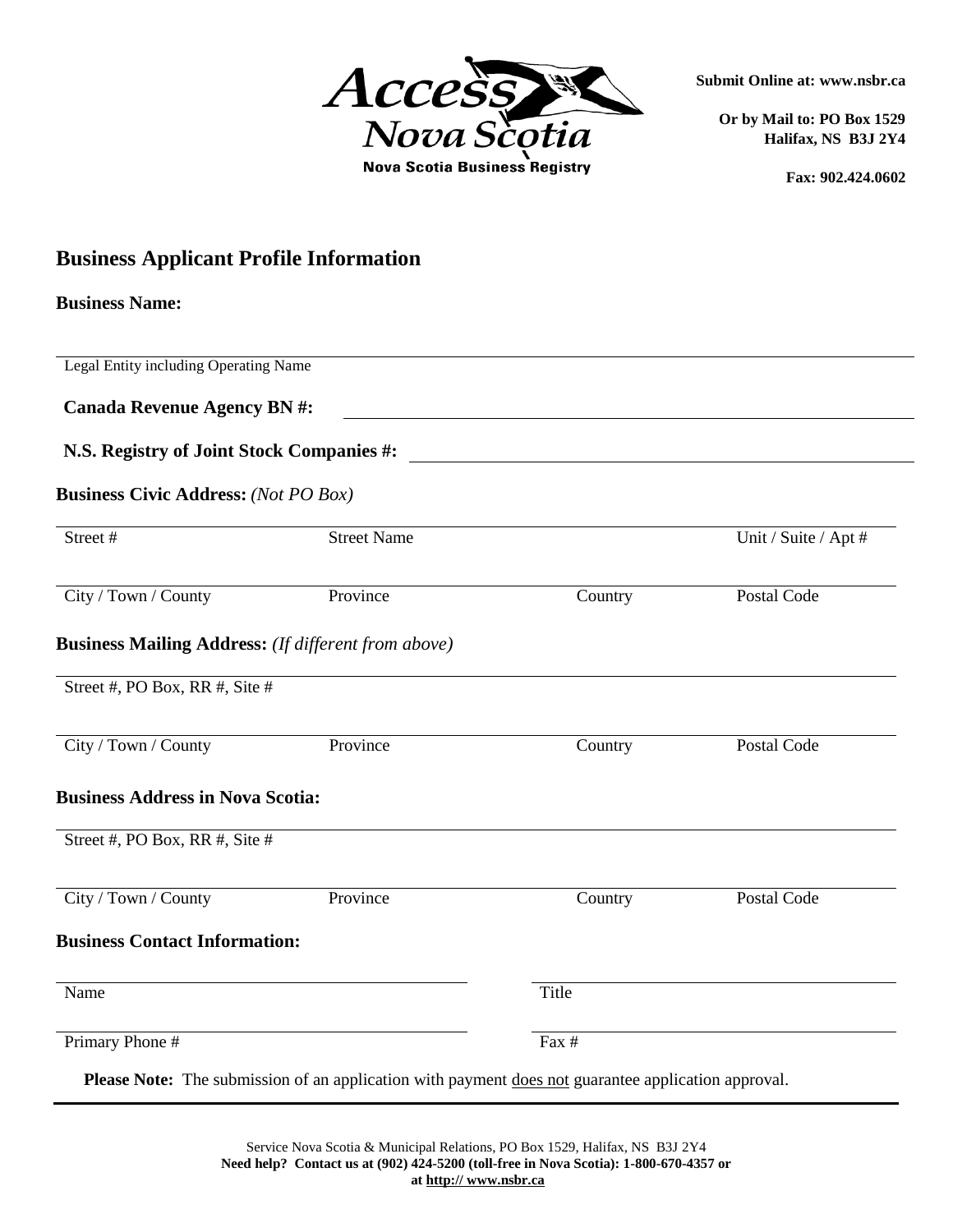

**Labour and Advanced Education** Technical Safety Division

**PROVINCE OF NOVA SCOTIA LABOUR AND ADVANCED EDUCATION Fuel Safety Section**

### **FUEL SAFETY BUSINESS LICENCE APPLICATION FORM**

(under Sections 41through 43 of the Fuel Safety Regulations)

#### **Please indicate which class of licence you are applying for:**

□ **Class 1** (Gas Distribution) Licence that authorizes the holder to:

- distribute propane in bulk or in cylinders not including the retail sale or exchange of cylinders of 20 lbs (9 kg) propane capacity or less;
- operate a propane bulk plant or propane container refill centre; or
- operate a propane dispensing unit for the purpose of filling portable cash and carry type cylinders and motive fuel or recreational vehicle containers permanently mounted on vehicle.

There is a further breakdown for a Class 1 Licence. Please indicate below which type you are applying for:

 $\Box$  A) Bulk Plant/Dispenser

| Please provide the aggregate storage capacity                                                    |      |     | uswg. |
|--------------------------------------------------------------------------------------------------|------|-----|-------|
| Will you be involved in bulk delivery?                                                           | YES  | NO. |       |
| Will you be involved in cylinder delivery?                                                       | YES. | NO. |       |
| If aggregate storage capacity is less than 5000 uswg., please provide the name of your supplier: |      |     |       |

 $\Box$  B) Cylinder Handling Only Please provide the name of your supplier:

- $\Box$  C) Bulk Transporter Only
- □ **Class 2** (Contractor) Licence that authorizes the holder to:
	- **•** transport, for the purpose of making installations, propane by means of approved containers
	- install gas equipment and gas piping systems; or
	- repair, service and maintain appliances, containers, gas equipment and gas piping systems.
- □ **Class 2A** (Contractor) Gas Business Licence that authorizes the holder to:
	- perform any of the activities listed in Section 49 for a Class 2 Contractor Gas Business Licence; and
	- attach single-signature green tags on installations that have been granted a gas registration.

□ **Class 3** (Industrial) Gas Business Licence that authorizes the holder to:

- **•** repair, service and maintain industrial gas-fired equipment on the premises of the licence holder;
- repair, service and maintain propane motive fuel systems on off-highway vehicles operated by the licence holder;
- operate a dispensing unit for the purpose of filling cylinders used only by the licence holder; or
- perform regulated work only at the location specified on their licence.
- □ **Class 4** Licence that authorizes the holder to operate natural gas dispensing station of any size.
- **Note:** If applying for Class 1, Class 3, or Class 4, a civic address where the regulated work is being performed must be provided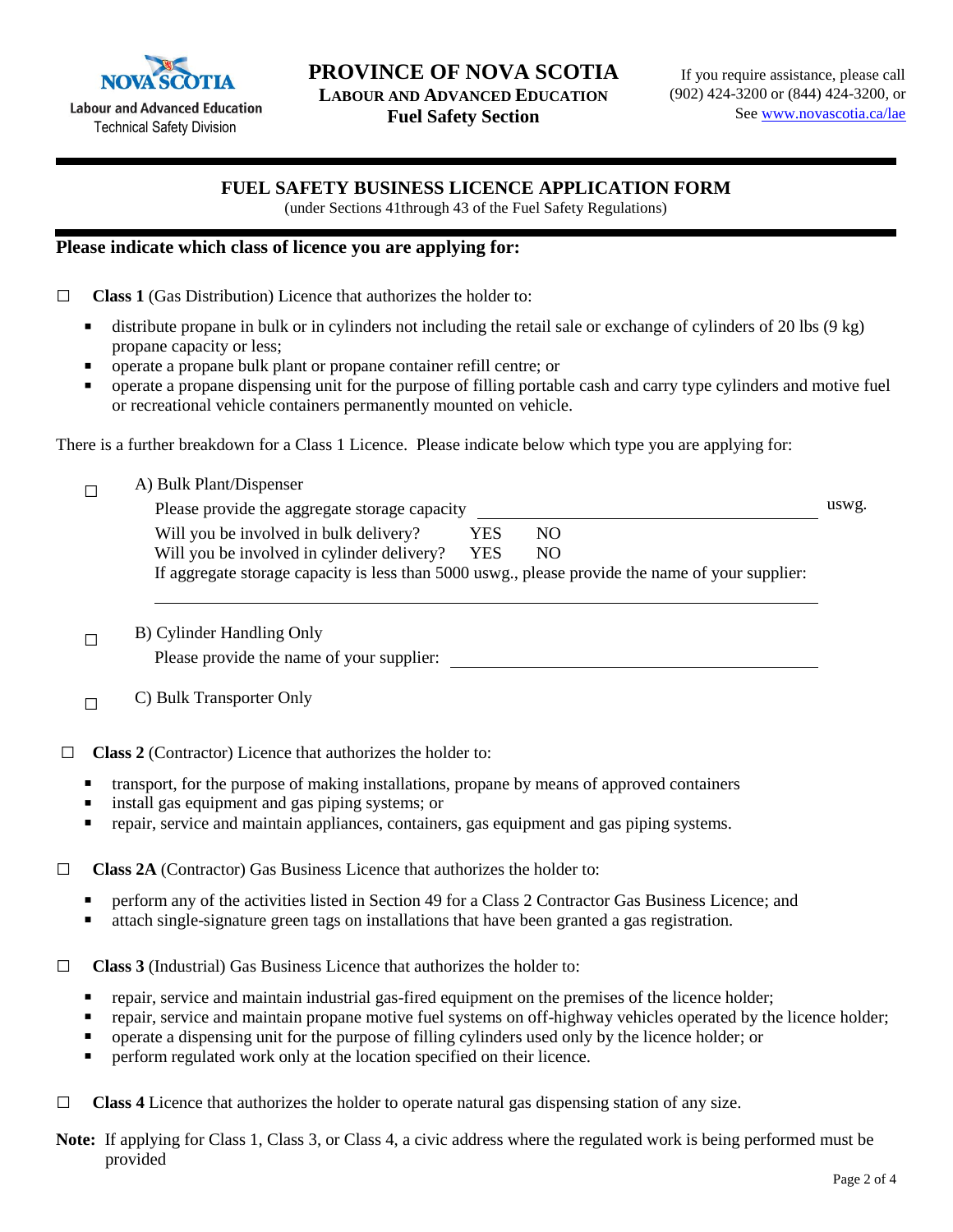#### **Insurance**

Regulations require that you provide us with verification of public liability insurance in the amount of \$2,000,000 or such other amount, as the Chief Inspector considers appropriate.

Please attach **Certificate of Insurance** as proof of coverage.

| <b>List of Certified Persons:</b> | If space provided below is not sufficient, please attach a list of all certified persons who are employed by you                                                                                                                                                                                                                   |                                   |  |  |
|-----------------------------------|------------------------------------------------------------------------------------------------------------------------------------------------------------------------------------------------------------------------------------------------------------------------------------------------------------------------------------|-----------------------------------|--|--|
| <b>Name</b>                       | <b>Certificate Number</b>                                                                                                                                                                                                                                                                                                          | <b>Class(es)</b> of Certification |  |  |
|                                   |                                                                                                                                                                                                                                                                                                                                    |                                   |  |  |
|                                   |                                                                                                                                                                                                                                                                                                                                    |                                   |  |  |
|                                   |                                                                                                                                                                                                                                                                                                                                    |                                   |  |  |
|                                   |                                                                                                                                                                                                                                                                                                                                    |                                   |  |  |
|                                   |                                                                                                                                                                                                                                                                                                                                    |                                   |  |  |
| <b>Licence Fees</b>               |                                                                                                                                                                                                                                                                                                                                    |                                   |  |  |
|                                   | $\mathbf{u}$ $\mathbf{v}$ $\mathbf{v}$ $\mathbf{v}$ $\mathbf{v}$ $\mathbf{v}$ $\mathbf{v}$ $\mathbf{v}$ $\mathbf{v}$ $\mathbf{v}$ $\mathbf{v}$ $\mathbf{v}$ $\mathbf{v}$ $\mathbf{v}$ $\mathbf{v}$ $\mathbf{v}$ $\mathbf{v}$ $\mathbf{v}$ $\mathbf{v}$ $\mathbf{v}$ $\mathbf{v}$ $\mathbf{v}$ $\mathbf{v}$ $\mathbf{v}$ $\mathbf{$ |                                   |  |  |

- **Class 1A** \$0.0528 x 3/uswg (aggregate storage capacity) **NOTE**: \$398.10 minimum fee
- **Class 1B** \$398.10
- **Class 1C** \$398.10
- **Class 2** \$398.10
- **Class 2A** \$265.45 initial 1 year licence
- **Class 3** \$398.10
- **Class 4** \$398.10